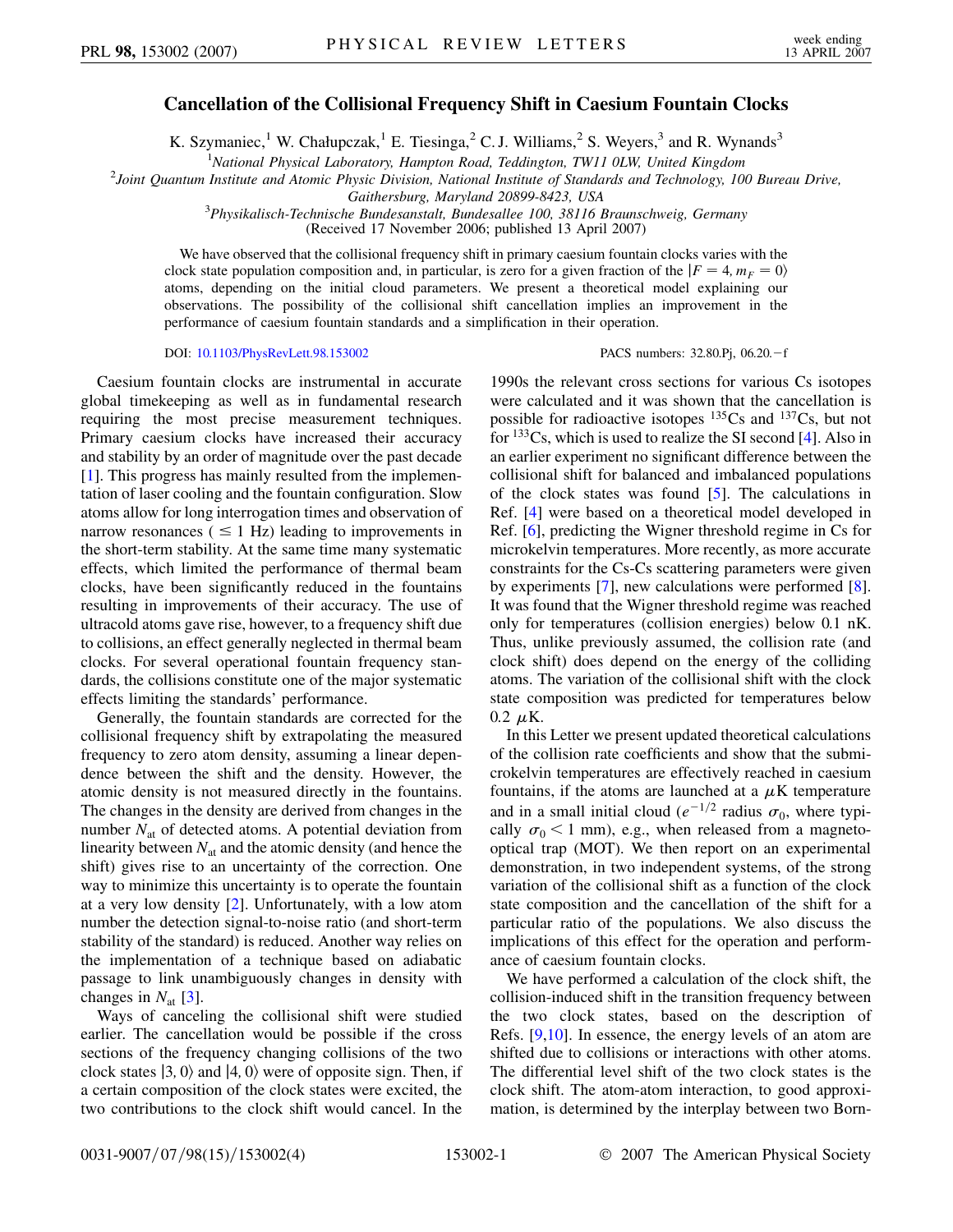Oppenheimer potentials, which describe the electronic bonding between ground-state caesium atoms, the rotation of the diatom, and the hyperfine interaction of each atom. As the depth of the Born-Oppenheimer potentials is orders of magnitude larger than the collision energies and the spatial extent of the Born-Oppenheimer potentials is much smaller than the mean distance between the caesium atoms, the clock shift is expressible in terms of scattering amplitudes or *S* matrices that depend on relative collision energy *E*, relative orbital angular momentum, as well as the hyperfine states of the colliding atoms. Only in the Wigner threshold regime can a simplified as well as insightful expression be used [\[11\]](#page-3-10).

Within the theory of [\[9](#page-3-8),[10](#page-3-9)] the clock shift due to collisions at a single collision energy *E* is given by  $\Delta \omega(E)$  =  $n\sum_i \lambda_i(E)\rho_i$ , where the sum is over the atomic hyperfine ground states,  $\rho_i$  is the fraction of atoms in state *i*, and *n* is the total atom number density. The collision rate coefficients  $\lambda_i(E)$  are determined by (products of) scattering amplitudes. We assume that in the experiment only the states  $i = |3, 0\rangle$  and  $|4, 0\rangle$  are populated ( $\rho_{30} + \rho_{40} = 1$ ).

Figure [1](#page-1-0) shows our theoretical results for the collision rate coefficients  $\lambda_{30}(E)$  and  $\lambda_{40}(E)$  as a function of collision energy *E*. The results are based on the Born-Oppenheimer potentials of Ref. [[12](#page-3-11)], and a close-coupled calculation of the scattering amplitudes. Most notable is that the energy dependence of the two rate coefficients is very different. The rate coefficient  $\lambda_{30}(E)$  changes sign at  $E/k_B = 0.16 \mu K$ , while  $\lambda_{40}(E)$  is always negative. By controlling the atom fractions (or state composition), the collision energy at which  $\Delta \omega(E)$  changes sign can be controlled.

In the experiment we have a distribution of collision energies, which evolves during the ballistic flight. We must modify  $\Delta \omega(E)$  to include an average over the spatial and velocity density  $n(\mathbf{x}, \mathbf{v}, t)$  of the spreading atom cloud and to find the instantaneous clock shift:  $\Delta \omega(t) = \frac{1}{N}$  $\sum_i \langle \lambda_i (\frac{\mu}{2} \times$  $[\mathbf{v}_1 - \mathbf{v}_2]^2$ ) $n(\mathbf{x}, \mathbf{v}_1, t) n(\mathbf{x}, \mathbf{v}_2, t)$ ) $\rho_i$ , where  $\langle \cdots \rangle$  denotes integration over any spatial and velocity coordinate,  $\mu$  is the reduced mass of two colliding atoms,  $N = \langle n(\mathbf{x}, \mathbf{v}, t) \rangle$  is the number of colliding atoms, and time *t* satisfies  $t_{\text{up}} < t <$ 

<span id="page-1-0"></span>

FIG. 1. The theoretical collision rate coefficients as a function of collision energy *E*. The collision energy is given in terms of the Boltzmann constant  $k_B$ .

 $t_{\text{down}}$  ( $t_{\text{up}}$  and  $t_{\text{down}}$  are the instants of passage through the Ramsey cavity, respectively, and  $t = 0$  is the launch time). Our observed clock shift is the instantaneous clock shift  $\Delta \omega(t)$  averaged over the time the atoms spend between the two microwave interactions at  $t_{\text{up}}$  and  $t_{\text{down}}$  (Ramsey time) [\[13\]](#page-3-12). We calculated the clock shift by performing 3D Monte Carlo simulations of the expanding cloud [\[14\]](#page-3-13).

The collision energies during the Ramsey time may be significantly lower than those derived from the launch temperature, typically  $1-2 \mu K$ . The low collision energies result from a purely kinetic effect, position-velocity correlations, which develop in the expanding atomic cloud  $[15,16]$  $[15,16]$ . As the cloud expands, collisions are only possible for the atoms with small relative velocities  $v_{\text{coll}} < \sigma_0/t$ . In order to gain insight into the evolution of the collision energies, we computed a local collision energy, defined as an average kinetic energy of atoms in a neighborhood of a given atom in its reference frame. The local energy value does not depend on the size of the chosen neighborhood, as long as it is smaller than the initial cloud size. Figure [2](#page-1-1) shows the evolution of the local energy for various launch temperatures  $T_0$  and two initial cloud sizes  $\sigma_0$ . The initial sizes  $\sigma_0 = 5$  and 1 mm correspond to situations when atoms are collected in an optical molasses or in a MOT, respectively. While the local energy decreases in both cases, the decrease is almost an order of magnitude larger for the small initial cloud. We further consider only small initial clouds, which are relevant to our experimental conditions. We note that, as the atomic density in the expanding cloud also decreases rapidly during the flight in the fountain, the collisions taking place during the first part of the Ramsey time have the prevailing effect on the frequency shift [\[14](#page-3-13)[,16\]](#page-3-15).

For  $T_0 = 1 \mu K$ ,  $\sigma_0 < 1 \text{ mm}$ , and  $t > t_{up}$ , the collision energies divided by the Boltzmann constant are less than 300 nK. For these collision energies the rate coefficients

<span id="page-1-1"></span>

FIG. 2. Evolution of the local energy during the ballistic flight (Monte Carlo simulations). The atoms pass through the Ramsey cavity at  $t_{\text{up}} = 0.165$  s and  $t_{\text{down}} = 0.665$  s in the NPL-CsF1  $(t_{\text{up}} = 0.130 \text{ s}, t_{\text{down}} = 0.695 \text{ s} \text{ in the PTB-CSF1}.$  The black lines correspond to the initial cloud size of  $\sigma_0 = 1$  mm and represent various temperatures at launch (solid line  $1 \mu K$ ; dashed line 2  $\mu$ K; dotted line 5  $\mu$ K). The gray solid line corresponds to  $\sigma_0 = 5$  mm and initial temperature of 1  $\mu$ K.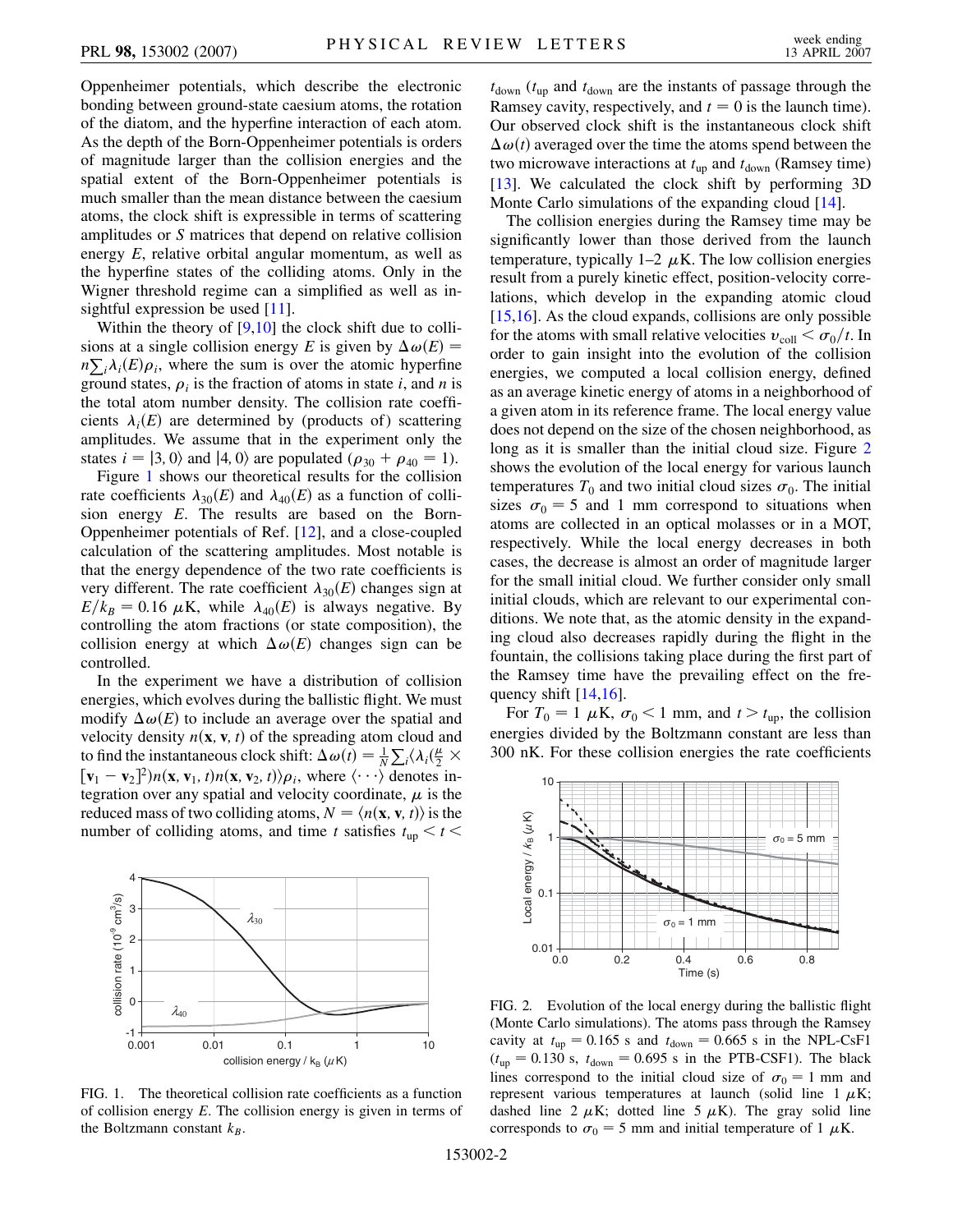$\lambda_{30}$  and  $\lambda_{40}$  differ in sign (Fig. [1](#page-1-0)), which gives rise to a strong variation of the collisional clock shift if the composition of the clock states (after the first Ramsey interaction) is varied. In the inset of Fig. [3](#page-2-0) we show the variable shift calculated for parameters similar to those met in experiment (assuming spherical symmetry of the atom cloud). Of particular interest is the composition for which the collisional shift is zero  $(\rho_{40}^{(C)})$ . We note that the collisional shift cancellation occurs for a relatively narrow range of initial cloud sizes (Fig. [3\)](#page-2-0). These sizes coincide with the typical values of  $\sigma_0$  for those fountains where the atoms are released from a MOT. We also note that in the experiment reported in [\[5](#page-3-4)] the MOT contained a very large number of atoms (10<sup>9</sup>), making the initial cloud larger ( $\sigma_0 =$ 1.7 mm) and hotter ( $T_0 = 2.8 \mu K$ ); thus, the shift variation was not observed and no cancellation could occur.

Our experiments were performed on two entirely independent primary frequency standards: NPL-CsF1 at National Physical Laboratory and PTB-CSF1 at Physikalisch-Technische Bundesanstalt. The setups, already described in detail earlier [\[17,](#page-3-16)[18\]](#page-3-17) operate in cyclic modes:  $10<sup>7</sup> - 10<sup>8</sup>$  Cs atoms from a room temperature vapor are collected and cooled in a MOT. The atoms are then launched in moving optical molasses and further cooled. They typically reach an apogee at 85 (NPL) or 83 cm (PTB), which is, respectively, 31 and 39 cm above the center of the Ramsey cavity. The launch temperature is found by measuring the time-of-flight width of the expanded cloud. The size of the cloud at launch is measured by imaging its fluorescence pattern on a CCD camera. The atoms are launched and prepared in the  $|F = 3, m_F = 0\rangle$ state by microwave and optical pulses. After the atoms have completed their flight in the fountain, passing twice

<span id="page-2-0"></span>

FIG. 3 (color online). Calculated values of the cancellation point for various initial cloud sizes  $(\sigma_0)$ , spherical cloud shapes assumed) and two initial temperatures ( $T_0 = 1 \mu K$ : circles;  $T_0 = 2 \mu$ K: triangles). The points calculated for the same  $T_0$ are linked to guide the eye. Note that for  $\sigma_0 > 1$  mm ( $T_0 \ge$  $1 \mu K$ ) the cancellation does not occur. Inset: Calculated collisional frequency shift as a function of the fraction of the  $|4, 0\rangle$ state population. The position of the zero-shift (cancellation) point  $\rho_{40}^{(C)}$  depends on the initial parameters  $\sigma_0$  and  $T_0$  and the timing  $t_{\text{up}}$  and  $t_{\text{down}}$ . The slope of the linear function is proportional to the number of atoms in the fountain, with other parameters unchanged.

through the Ramsey microwave cavity, the populations of  $|F = 3\rangle$  and  $|F = 4\rangle$  are detected by laser-induced fluorescence.

The collisional shift is expected to vary linearly with  $\rho_{40}$ (Fig. [3\)](#page-2-0), which can be changed by adjusting the amplitude of the microwave field in the Ramsey cavity:  $\rho_{40}$  =  $\left[\sin(x\pi/2)\right]^2$ , where *x* is a measure of the field amplitude and  $x = 0.5$  corresponds to the  $\pi/2$  pulses optimizing the fringe contrast. Operating the fountain for  $x \neq 0.5$  leads to a certain reduction of the contrast (and of the short-term stability). It is possible to partially recover the contrast by always applying a full  $\pi/2$  pulse at the second passage through the Ramsey cavity [\[19\]](#page-3-18). We chose, however, not to vary the field amplitude during the Ramsey time as doing so (e.g., through an operation of a variable microwave attenuator) could have introduced a spurious phase shift and consequently a systematic frequency shift.

The results for the NPL-CsF1 are shown in Fig.  $4(a)$ where we plotted the collisional frequency shift as a function of  $\rho_{40}$ . The parameter  $\rho_{40}$  was varied in the range 0.18–0.82, which corresponds to a microwave field amplitude in the cavity in the range  $0.28 < x < 0.72$ . The linear function is a very good fit to the experimental points. From the fitted line we find the cancellation point  $\rho_{40}^{(C)}$  for the collisional shift. For the experimental conditions of the  $NPL-CSF1$  (asymmetric initial cloud:  $\sigma_0^{\text{horizontal}} =$ 0.5 mm,  $\sigma_0^{\text{vertical}} = 1.0$  mm, and  $T_0 = 1.2 \mu \text{K}$ ) we got  $\rho_{40}^{(C)} = 0.396 \pm 0.012$ . Similar results for the PTB-CSF1 are shown in Fig.  $4(b)$ . The linear function is again a perfect fit to the experimental data. For  $T_0 = 2 \mu K$  (and  $\sigma_0$  < 1 mm), the cancellation point is found at  $\rho_{40}^{(C)}$  =  $0.298 \pm 0.006$ . The same rate of the collisional shift variation was obtained for operation in the vicinity of  $3\pi/2$ pulse area [gray data points in Fig.  $4(b)$ ]. The quoted uncertainties are statistical one-standard-deviation uncertainties.

To confirm that our observations result from a genuine effect and not from an artifact, e.g., related to variations of the preparing microwave pulse, we used other methods for setting the atom number in the collisional shift measurement; we varied the detuning of the selection pulse or the MOT loading time. The data obtained with these different methods were consistent within statistical uncertainties. We also repeated the measurements using a new setup CsF2 being developed at NPL. For  $\sigma_0 = 0.7 \text{ mm}$  and  $T_0 =$ 1  $\mu$ K we got  $\rho_{40}^{(C)} = 0.43 \pm 0.11$ . The values of  $\rho_{40}^{(C)}$  obtained in all three experimental setups agree well with the theoretical model, although the comparison is limited by uncertainties of  $\sigma_0$  (20%–30%).

The possibility of the collisional shift cancellation may lead to an improvement of the performance of caesium fountain standards similar to those described above. First we note that, in a fountain working at  $\rho_{40} = 0.4$  ( $x =$ 0*:*44), the fringe contrast (hence the signal-to-noise ratio and the short-term stability) is only reduced by 3.5% (16% for  $\rho_{40} = 0.3$ ). We further note that, if the launch parame-